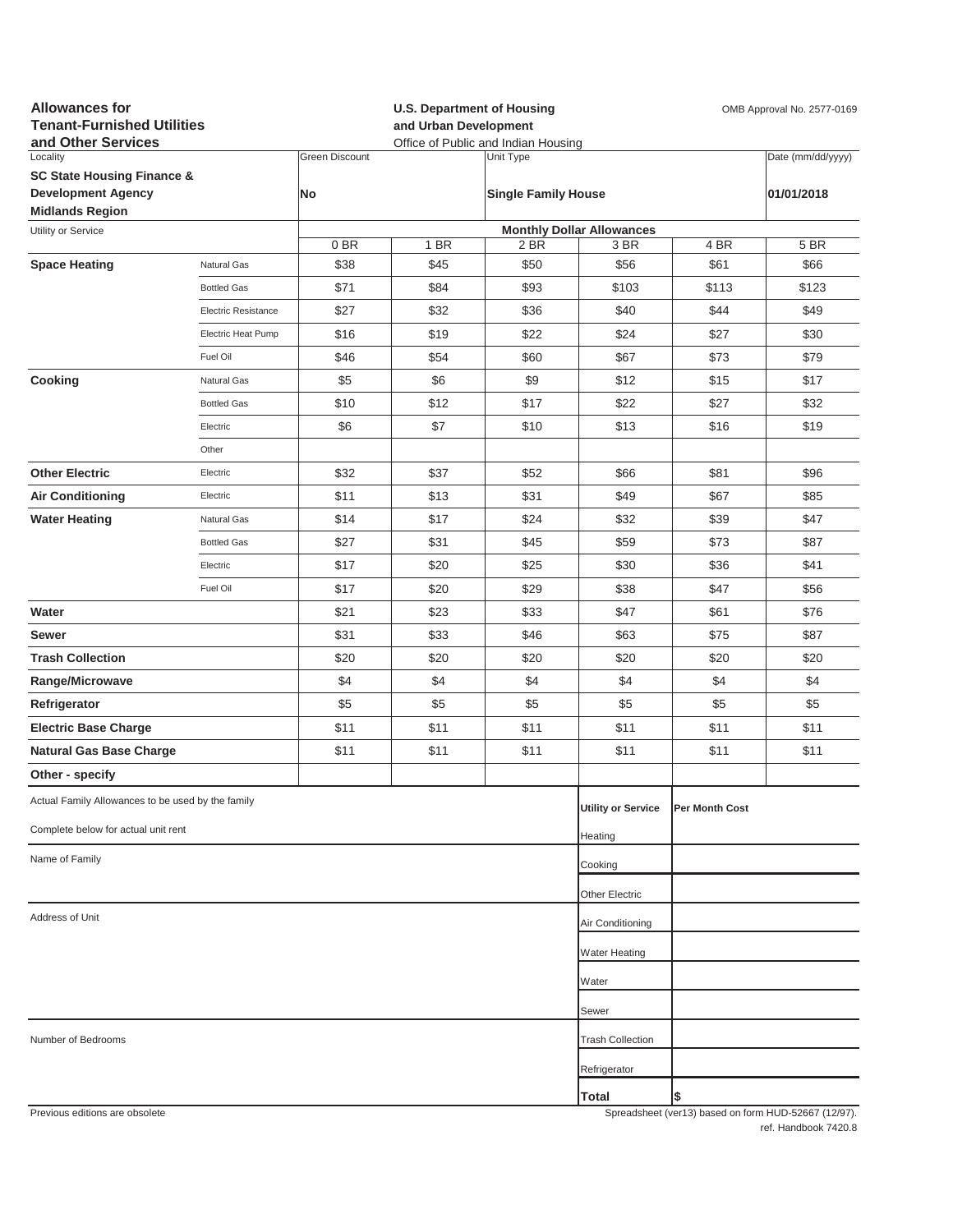| <b>Allowances for</b><br><b>Tenant-Furnished Utilities</b><br>and Other Services |                     | <b>U.S. Department of Housing</b><br>and Urban Development<br>Office of Public and Indian Housing |      |                            |                                  | OMB Approval No. 2577-0169 |                                                     |  |
|----------------------------------------------------------------------------------|---------------------|---------------------------------------------------------------------------------------------------|------|----------------------------|----------------------------------|----------------------------|-----------------------------------------------------|--|
| Locality                                                                         |                     | <b>Green Discount</b>                                                                             |      | Unit Type                  |                                  |                            | Date (mm/dd/yyyy)                                   |  |
| <b>SC State Housing Finance &amp;</b><br><b>Development Agency</b>               |                     | <b>ENERGY STAR</b>                                                                                |      |                            |                                  |                            |                                                     |  |
| <b>Midlands Region</b>                                                           |                     |                                                                                                   |      | <b>Single Family House</b> |                                  |                            | 01/01/2018                                          |  |
| Utility or Service                                                               |                     |                                                                                                   |      |                            | <b>Monthly Dollar Allowances</b> |                            |                                                     |  |
|                                                                                  |                     | 0BR                                                                                               | 1 BR | 2 BR                       | 3 BR                             | 4 BR                       | 5 BR                                                |  |
| <b>Space Heating</b>                                                             | Natural Gas         | \$31                                                                                              | \$37 | \$41                       | \$46                             | \$50                       | \$54                                                |  |
|                                                                                  | <b>Bottled Gas</b>  | \$58                                                                                              | \$68 | \$77                       | \$85                             | \$93                       | \$101                                               |  |
|                                                                                  | Electric Resistance | \$22                                                                                              | \$26 | \$30                       | \$33                             | \$36                       | \$40                                                |  |
|                                                                                  | Electric Heat Pump  | \$13                                                                                              | \$16 | \$18                       | \$20                             | \$22                       | \$24                                                |  |
|                                                                                  | Fuel Oil            | \$38                                                                                              | \$44 | \$49                       | \$55                             | \$60                       | \$65                                                |  |
| Cooking                                                                          | Natural Gas         | \$4                                                                                               | \$5  | \$7                        | \$10                             | \$12                       | \$14                                                |  |
|                                                                                  | <b>Bottled Gas</b>  | \$8                                                                                               | \$9  | \$14                       | \$18                             | \$22                       | \$26                                                |  |
|                                                                                  | Electric            | \$5                                                                                               | \$6  | \$8                        | \$10                             | \$13                       | \$15                                                |  |
|                                                                                  | Other               |                                                                                                   |      |                            |                                  |                            |                                                     |  |
| <b>Other Electric</b>                                                            | Electric            | \$26                                                                                              | \$31 | \$42                       | \$54                             | \$66                       | \$78                                                |  |
| <b>Air Conditioning</b>                                                          | Electric            | \$9                                                                                               | \$11 | \$25                       | \$40                             | \$55                       | \$70                                                |  |
| <b>Water Heating</b>                                                             | Natural Gas         | \$12                                                                                              | \$14 | \$20                       | \$26                             | \$32                       | \$38                                                |  |
|                                                                                  | <b>Bottled Gas</b>  | \$22                                                                                              | \$26 | \$37                       | \$49                             | \$60                       | \$71                                                |  |
|                                                                                  | Electric            | \$14                                                                                              | \$16 | \$20                       | \$25                             | \$29                       | \$34                                                |  |
|                                                                                  | Fuel Oil            | \$14                                                                                              | \$17 | \$24                       | \$31                             | \$39                       | \$46                                                |  |
| Water                                                                            |                     | \$21                                                                                              | \$23 | \$33                       | \$47                             | \$61                       | \$76                                                |  |
| Sewer                                                                            |                     | \$31                                                                                              | \$33 | \$46                       | \$63                             | \$75                       | \$87                                                |  |
| <b>Trash Collection</b>                                                          |                     | \$20                                                                                              | \$20 | \$20                       | \$20                             | \$20                       | \$20                                                |  |
| Range/Microwave                                                                  |                     | \$4                                                                                               | \$4  | \$4                        | \$4                              | \$4                        | \$4                                                 |  |
| Refrigerator                                                                     |                     | \$5                                                                                               | \$5  | \$5                        | \$5                              | \$5                        | \$5                                                 |  |
| <b>Electric Base Charge</b>                                                      |                     | \$11                                                                                              | \$11 | \$11                       | \$11                             | \$11                       | \$11                                                |  |
| <b>Natural Gas Base Charge</b>                                                   |                     | \$11                                                                                              | \$11 | \$11                       | \$11                             | \$11                       | \$11                                                |  |
| Other - specify                                                                  |                     |                                                                                                   |      |                            |                                  |                            |                                                     |  |
| Actual Family Allowances to be used by the family                                |                     |                                                                                                   |      |                            | <b>Utility or Service</b>        | Per Month Cost             |                                                     |  |
| Complete below for actual unit rent                                              |                     |                                                                                                   |      |                            | Heating                          |                            |                                                     |  |
| Name of Family                                                                   |                     |                                                                                                   |      |                            | Cooking                          |                            |                                                     |  |
|                                                                                  |                     |                                                                                                   |      |                            | Other Electric                   |                            |                                                     |  |
| Address of Unit                                                                  |                     |                                                                                                   |      |                            | Air Conditioning                 |                            |                                                     |  |
|                                                                                  |                     |                                                                                                   |      |                            |                                  |                            |                                                     |  |
|                                                                                  |                     |                                                                                                   |      |                            | <b>Water Heating</b>             |                            |                                                     |  |
|                                                                                  |                     |                                                                                                   |      |                            | Water                            |                            |                                                     |  |
|                                                                                  |                     |                                                                                                   |      |                            | Sewer                            |                            |                                                     |  |
| Number of Bedrooms                                                               |                     |                                                                                                   |      |                            | <b>Trash Collection</b>          |                            |                                                     |  |
|                                                                                  |                     |                                                                                                   |      |                            | Refrigerator                     |                            |                                                     |  |
|                                                                                  |                     |                                                                                                   |      |                            | Total                            |                            |                                                     |  |
| Previous editions are obsolete                                                   |                     |                                                                                                   |      |                            |                                  |                            | Spreadsheet (ver13) based on form HUD-52667 (12/97) |  |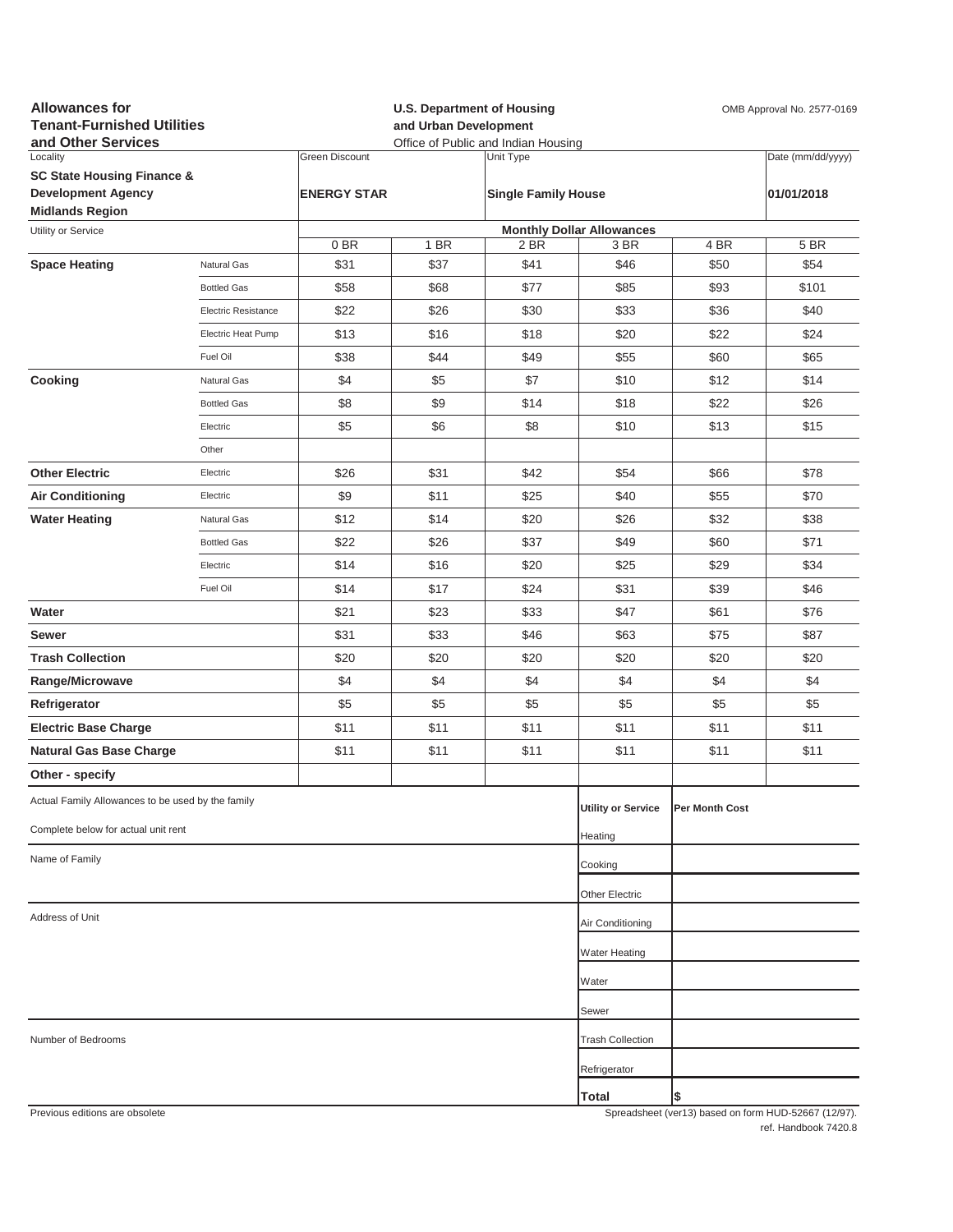| <b>Allowances for</b><br><b>Tenant-Furnished Utilities</b><br>and Other Services |                            |                                    | <b>U.S. Department of Housing</b><br>and Urban Development<br>Office of Public and Indian Housing |                                              |                                          |                | OMB Approval No. 2577-0169                          |
|----------------------------------------------------------------------------------|----------------------------|------------------------------------|---------------------------------------------------------------------------------------------------|----------------------------------------------|------------------------------------------|----------------|-----------------------------------------------------|
| Locality<br><b>SC State Housing Finance &amp;</b><br><b>Development Agency</b>   |                            | <b>Green Discount</b><br><b>No</b> |                                                                                                   | Unit Type<br>Lowrise Apartment (2 - 4 units) |                                          |                | Date (mm/dd/yyyy)<br>01/01/2018                     |
| <b>Midlands Region</b>                                                           |                            |                                    |                                                                                                   |                                              |                                          |                |                                                     |
| Utility or Service                                                               |                            | 0BR                                | 1 BR                                                                                              | 2 BR                                         | <b>Monthly Dollar Allowances</b><br>3 BR | 4 BR           | 5 BR                                                |
| <b>Space Heating</b>                                                             | Natural Gas                | \$39                               | \$46                                                                                              | \$49                                         | \$52                                     | \$55           | \$58                                                |
|                                                                                  | <b>Bottled Gas</b>         | \$73                               | \$86                                                                                              | \$92                                         | \$97                                     | \$103          | \$108                                               |
|                                                                                  | <b>Electric Resistance</b> | \$19                               | \$22                                                                                              | \$27                                         | \$32                                     | \$36           | \$41                                                |
|                                                                                  | Electric Heat Pump         | \$15                               | \$17                                                                                              | \$20                                         | \$22                                     | \$24           | \$27                                                |
|                                                                                  | Fuel Oil                   | \$47                               | \$56                                                                                              | \$59                                         | \$63                                     | \$66           | \$70                                                |
| Cooking                                                                          | Natural Gas                | \$5                                | \$6                                                                                               | \$9                                          | \$12                                     | \$15           | \$17                                                |
|                                                                                  | <b>Bottled Gas</b>         | \$10                               | \$12                                                                                              | \$17                                         | \$22                                     | \$27           | \$32                                                |
|                                                                                  | Electric                   | \$6                                | \$7                                                                                               | \$10                                         | \$13                                     | \$16           | \$19                                                |
|                                                                                  | Other                      |                                    |                                                                                                   |                                              |                                          |                |                                                     |
| <b>Other Electric</b>                                                            | Electric                   | \$26                               | \$31                                                                                              | \$43                                         | \$55                                     | \$67           | \$79                                                |
| <b>Air Conditioning</b>                                                          | Electric                   | \$16                               | \$19                                                                                              | \$27                                         | \$36                                     | \$44           | \$53                                                |
| <b>Water Heating</b>                                                             | Natural Gas                | \$14                               | \$17                                                                                              | \$24                                         | \$32                                     | \$39           | \$47                                                |
|                                                                                  | <b>Bottled Gas</b>         | \$27                               | \$31                                                                                              | \$45                                         | \$59                                     | \$73           | \$87                                                |
|                                                                                  | Electric                   | \$17                               | \$20                                                                                              | \$25                                         | \$30                                     | \$36           | \$41                                                |
|                                                                                  | Fuel Oil                   | \$17                               | \$20                                                                                              | \$29                                         | \$38                                     | \$47           | \$56                                                |
| Water                                                                            |                            | \$21                               | \$23                                                                                              | \$33                                         | \$47                                     | \$61           | \$76                                                |
| Sewer                                                                            |                            | \$31                               | \$33                                                                                              | \$46                                         | \$63                                     | \$75           | \$87                                                |
| <b>Trash Collection</b>                                                          |                            | \$20                               | \$20                                                                                              | \$20                                         | \$20                                     | \$20           | \$20                                                |
| Range/Microwave                                                                  |                            | \$4                                | \$4                                                                                               | \$4                                          | \$4                                      | \$4            | \$4                                                 |
| Refrigerator                                                                     |                            | \$5                                | \$5                                                                                               | \$5                                          | \$5                                      | \$5            | \$5                                                 |
| <b>Electric Base Charge</b>                                                      |                            | \$11                               | \$11                                                                                              | \$11                                         | \$11                                     | \$11           | \$11                                                |
| <b>Natural Gas Base Charge</b>                                                   |                            | \$11                               | \$11                                                                                              | \$11                                         | \$11                                     | \$11           | \$11                                                |
| Other - specify                                                                  |                            |                                    |                                                                                                   |                                              |                                          |                |                                                     |
| Actual Family Allowances to be used by the family                                |                            |                                    |                                                                                                   |                                              | <b>Utility or Service</b>                | Per Month Cost |                                                     |
| Complete below for actual unit rent                                              |                            |                                    |                                                                                                   |                                              | Heating                                  |                |                                                     |
| Name of Family                                                                   |                            |                                    |                                                                                                   |                                              | Cooking                                  |                |                                                     |
|                                                                                  |                            |                                    |                                                                                                   |                                              | Other Electric                           |                |                                                     |
| Address of Unit                                                                  |                            |                                    |                                                                                                   |                                              | Air Conditioning                         |                |                                                     |
|                                                                                  |                            |                                    |                                                                                                   |                                              | Water Heating                            |                |                                                     |
|                                                                                  |                            |                                    |                                                                                                   |                                              | Water                                    |                |                                                     |
|                                                                                  |                            |                                    |                                                                                                   |                                              | Sewer                                    |                |                                                     |
| Number of Bedrooms                                                               |                            |                                    |                                                                                                   |                                              | <b>Trash Collection</b>                  |                |                                                     |
|                                                                                  |                            |                                    |                                                                                                   |                                              | Refrigerator                             |                |                                                     |
|                                                                                  |                            |                                    |                                                                                                   |                                              | <b>Total</b>                             | \$             |                                                     |
| Previous editions are obsolete                                                   |                            |                                    |                                                                                                   |                                              |                                          |                | Spreadsheet (ver13) hased on form HUD-52667 (12/97) |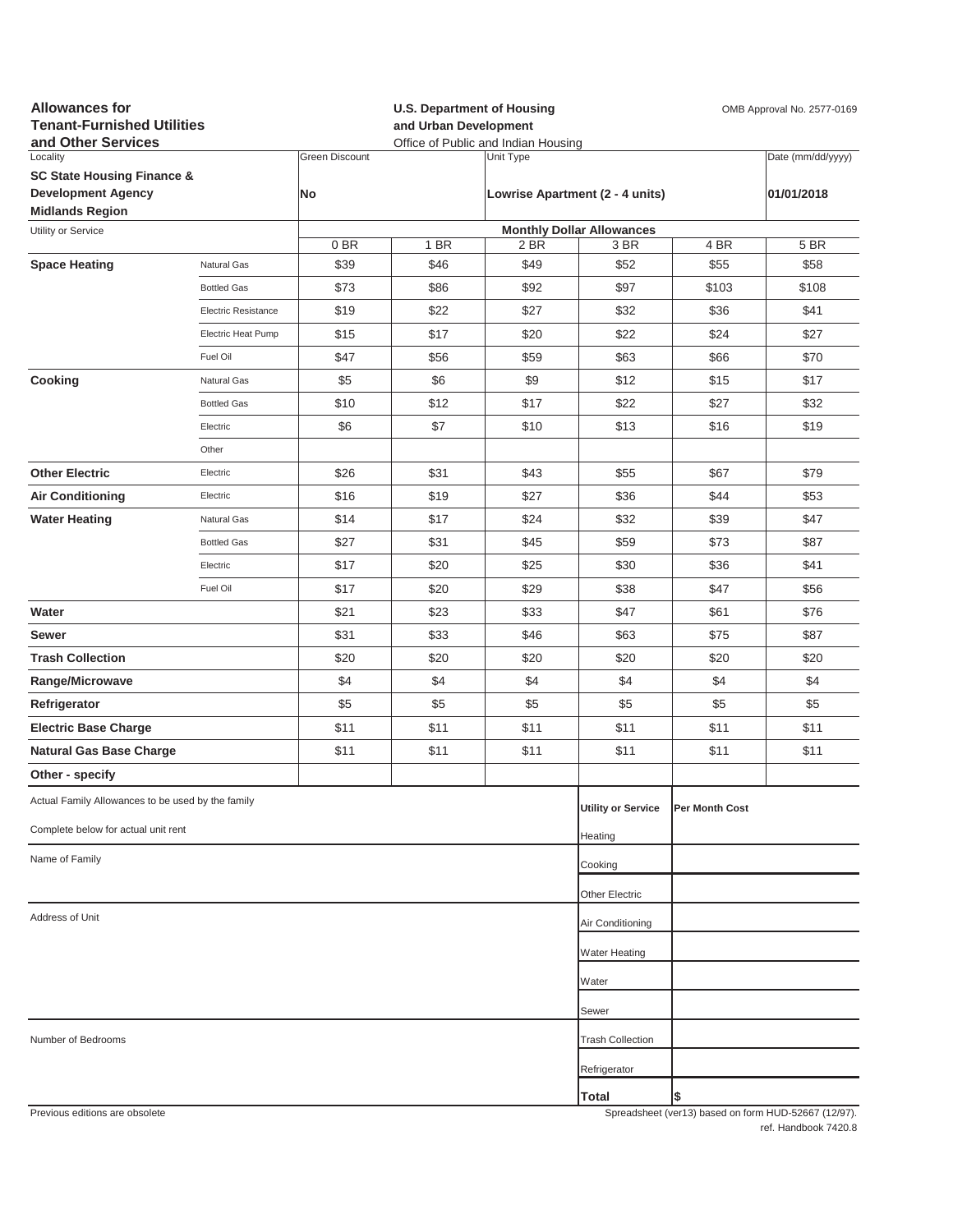| <b>Allowances for</b><br><b>Tenant-Furnished Utilities</b><br>and Other Services |                     | <b>U.S. Department of Housing</b><br>and Urban Development<br>Office of Public and Indian Housing |      |           |                                  | OMB Approval No. 2577-0169 |                                                     |
|----------------------------------------------------------------------------------|---------------------|---------------------------------------------------------------------------------------------------|------|-----------|----------------------------------|----------------------------|-----------------------------------------------------|
| Locality                                                                         |                     | <b>Green Discount</b>                                                                             |      | Unit Type |                                  |                            | Date (mm/dd/yyyy)                                   |
| <b>SC State Housing Finance &amp;</b>                                            |                     |                                                                                                   |      |           |                                  |                            |                                                     |
| <b>Development Agency</b><br><b>Midlands Region</b>                              |                     | <b>ENERGY STAR</b>                                                                                |      |           | Lowrise Apartment (2 - 4 units)  |                            | 01/01/2018                                          |
| Utility or Service                                                               |                     |                                                                                                   |      |           | <b>Monthly Dollar Allowances</b> |                            |                                                     |
|                                                                                  |                     | 0BR                                                                                               | 1 BR | 2 BR      | 3 BR                             | 4 BR                       | 5 BR                                                |
| <b>Space Heating</b>                                                             | Natural Gas         | \$32                                                                                              | \$38 | \$40      | \$43                             | \$45                       | \$48                                                |
|                                                                                  | <b>Bottled Gas</b>  | \$60                                                                                              | \$71 | \$75      | \$80                             | \$84                       | \$89                                                |
|                                                                                  | Electric Resistance | \$16                                                                                              | \$18 | \$22      | \$26                             | \$30                       | \$34                                                |
|                                                                                  | Electric Heat Pump  | \$12                                                                                              | \$14 | \$17      | \$18                             | \$20                       | \$22                                                |
|                                                                                  | Fuel Oil            | \$39                                                                                              | \$46 | \$48      | \$51                             | \$54                       | \$57                                                |
| Cooking                                                                          | Natural Gas         | \$4                                                                                               | \$5  | \$7       | \$10                             | \$12                       | \$14                                                |
|                                                                                  | <b>Bottled Gas</b>  | \$8                                                                                               | \$9  | \$14      | \$18                             | \$22                       | \$26                                                |
|                                                                                  | Electric            | \$5                                                                                               | \$6  | \$8       | \$10                             | \$13                       | \$15                                                |
|                                                                                  | Other               |                                                                                                   |      |           |                                  |                            |                                                     |
| <b>Other Electric</b>                                                            | Electric            | \$22                                                                                              | \$25 | \$35      | \$45                             | \$55                       | \$65                                                |
| <b>Air Conditioning</b>                                                          | Electric            | \$13                                                                                              | \$16 | \$22      | \$29                             | \$36                       | \$43                                                |
| <b>Water Heating</b>                                                             | Natural Gas         | \$12                                                                                              | \$14 | \$20      | \$26                             | \$32                       | \$38                                                |
|                                                                                  | <b>Bottled Gas</b>  | \$22                                                                                              | \$26 | \$37      | \$49                             | \$60                       | \$71                                                |
|                                                                                  | Electric            | \$14                                                                                              | \$16 | \$20      | \$25                             | \$29                       | \$34                                                |
|                                                                                  | Fuel Oil            | \$14                                                                                              | \$17 | \$24      | \$31                             | \$39                       | \$46                                                |
| Water                                                                            |                     | \$21                                                                                              | \$23 | \$33      | \$47                             | \$61                       | \$76                                                |
| Sewer                                                                            |                     | \$31                                                                                              | \$33 | \$46      | \$63                             | \$75                       | \$87                                                |
| <b>Trash Collection</b>                                                          |                     | \$20                                                                                              | \$20 | \$20      | \$20                             | \$20                       | \$20                                                |
| Range/Microwave                                                                  |                     | \$4                                                                                               | \$4  | \$4       | \$4                              | \$4                        | \$4                                                 |
| Refrigerator                                                                     |                     | \$5                                                                                               | \$5  | \$5       | \$5                              | \$5                        | \$5                                                 |
| <b>Electric Base Charge</b>                                                      |                     | \$11                                                                                              | \$11 | \$11      | \$11                             | \$11                       | \$11                                                |
| <b>Natural Gas Base Charge</b>                                                   |                     | \$11                                                                                              | \$11 | \$11      | \$11                             | \$11                       | \$11                                                |
| Other - specify                                                                  |                     |                                                                                                   |      |           |                                  |                            |                                                     |
|                                                                                  |                     |                                                                                                   |      |           |                                  |                            |                                                     |
| Actual Family Allowances to be used by the family                                |                     |                                                                                                   |      |           | <b>Utility or Service</b>        | Per Month Cost             |                                                     |
| Complete below for actual unit rent                                              |                     |                                                                                                   |      |           | Heating                          |                            |                                                     |
| Name of Family                                                                   |                     |                                                                                                   |      |           | Cooking                          |                            |                                                     |
|                                                                                  |                     |                                                                                                   |      |           | Other Electric                   |                            |                                                     |
| Address of Unit                                                                  |                     |                                                                                                   |      |           | Air Conditioning                 |                            |                                                     |
|                                                                                  |                     |                                                                                                   |      |           | <b>Water Heating</b>             |                            |                                                     |
|                                                                                  |                     |                                                                                                   |      |           | Water                            |                            |                                                     |
|                                                                                  |                     |                                                                                                   |      |           | Sewer                            |                            |                                                     |
|                                                                                  |                     |                                                                                                   |      |           |                                  |                            |                                                     |
| Number of Bedrooms                                                               |                     |                                                                                                   |      |           | <b>Trash Collection</b>          |                            |                                                     |
|                                                                                  |                     |                                                                                                   |      |           | Refrigerator                     |                            |                                                     |
| Previous editions are obsolete                                                   |                     |                                                                                                   |      |           | Total                            | \$                         | Spreadsheet (yer13) hased on form HUD-52667 (12/97) |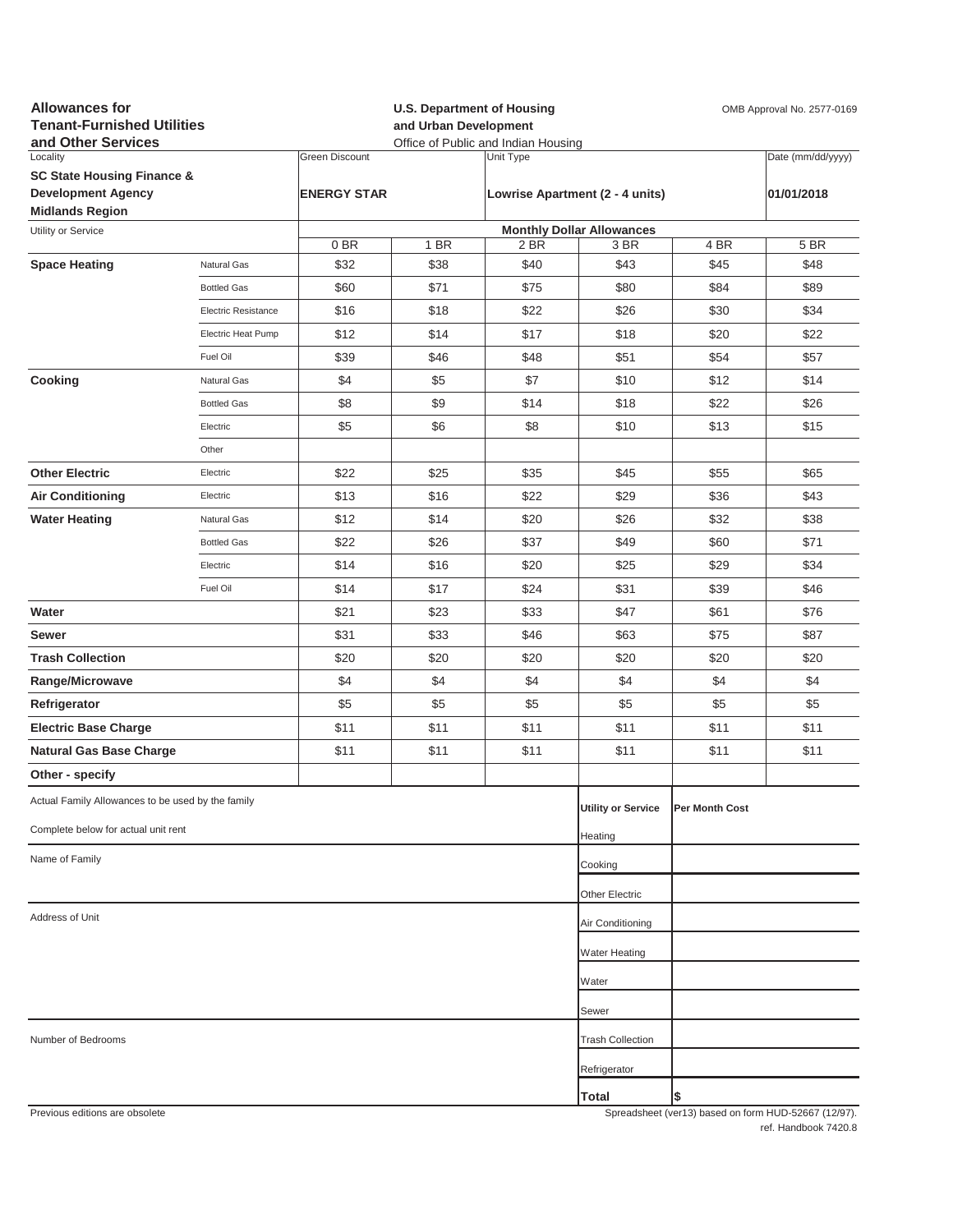| <b>Allowances for</b><br><b>Tenant-Furnished Utilities</b><br>and Other Services |                     |                | and Urban Development | <b>U.S. Department of Housing</b><br>Office of Public and Indian Housing | OMB Approval No. 2577-0169         |                |                                                     |  |
|----------------------------------------------------------------------------------|---------------------|----------------|-----------------------|--------------------------------------------------------------------------|------------------------------------|----------------|-----------------------------------------------------|--|
| Locality                                                                         |                     | Green Discount |                       | Unit Type                                                                |                                    |                | Date (mm/dd/yyyy)                                   |  |
| <b>SC State Housing Finance &amp;</b><br><b>Development Agency</b>               |                     |                |                       |                                                                          |                                    |                | 01/01/2018                                          |  |
| <b>Midlands Region</b>                                                           |                     | No             |                       |                                                                          | Larger Apartment Bldgs. (5+ units) |                |                                                     |  |
| Utility or Service                                                               |                     |                |                       |                                                                          | <b>Monthly Dollar Allowances</b>   |                |                                                     |  |
|                                                                                  |                     | 0BR            | 1 BR                  | 2 BR                                                                     | 3 BR                               | 4 BR           | 5 BR                                                |  |
| <b>Space Heating</b>                                                             | Natural Gas         | \$27           | \$31                  | \$35                                                                     | \$39                               | \$43           | \$46                                                |  |
|                                                                                  | <b>Bottled Gas</b>  | \$50           | \$58                  | \$65                                                                     | \$72                               | \$79           | \$86                                                |  |
|                                                                                  | Electric Resistance | \$13           | \$15                  | \$19                                                                     | \$23                               | \$27           | \$30                                                |  |
|                                                                                  | Electric Heat Pump  | \$11           | \$13                  | \$16                                                                     | \$18                               | \$19           | \$21                                                |  |
|                                                                                  | Fuel Oil            | \$32           | \$38                  | \$42                                                                     | \$47                               | \$51           | \$55                                                |  |
| Cooking                                                                          | Natural Gas         | \$5            | \$6                   | \$9                                                                      | \$12                               | \$15           | \$17                                                |  |
|                                                                                  | <b>Bottled Gas</b>  | \$10           | \$12                  | \$17                                                                     | \$22                               | \$27           | \$32                                                |  |
|                                                                                  | Electric            | \$6            | \$7                   | \$10                                                                     | \$13                               | \$16           | \$19                                                |  |
|                                                                                  | Other               |                |                       |                                                                          |                                    |                |                                                     |  |
| <b>Other Electric</b>                                                            | Electric            | \$22           | \$25                  | \$35                                                                     | \$45                               | \$55           | \$65                                                |  |
| <b>Air Conditioning</b>                                                          | Electric            | \$15           | \$17                  | \$24                                                                     | \$32                               | \$39           | \$47                                                |  |
| <b>Water Heating</b>                                                             | Natural Gas         | \$11           | \$13                  | \$19                                                                     | \$25                               | \$31           | \$37                                                |  |
|                                                                                  | <b>Bottled Gas</b>  | \$21           | \$25                  | \$36                                                                     | \$47                               | \$59           | \$70                                                |  |
|                                                                                  | Electric            | \$13           | \$16                  | \$20                                                                     | \$24                               | \$29           | \$33                                                |  |
|                                                                                  | Fuel Oil            | \$14           | \$16                  | \$23                                                                     | \$31                               | \$38           | \$45                                                |  |
| Water                                                                            |                     | \$21           | \$23                  | \$33                                                                     | \$47                               | \$61           | \$76                                                |  |
| Sewer                                                                            |                     | \$31           | \$33                  | \$46                                                                     | \$63                               | \$75           | \$87                                                |  |
| <b>Trash Collection</b>                                                          |                     | \$20           | \$20                  | \$20                                                                     | \$20                               | \$20           | \$20                                                |  |
| Range/Microwave                                                                  |                     | \$4            | \$4                   | \$4                                                                      | \$4                                | \$4            | \$4                                                 |  |
| Refrigerator                                                                     |                     | \$5            | \$5                   | \$5                                                                      | \$5                                | \$5            | \$5                                                 |  |
| <b>Electric Base Charge</b>                                                      |                     | \$11           | \$11                  | \$11                                                                     | \$11                               | \$11           | \$11                                                |  |
| <b>Natural Gas Base Charge</b>                                                   |                     | \$11           | \$11                  | \$11                                                                     | \$11                               | \$11           | \$11                                                |  |
| Other - specify                                                                  |                     |                |                       |                                                                          |                                    |                |                                                     |  |
| Actual Family Allowances to be used by the family                                |                     |                |                       |                                                                          | <b>Utility or Service</b>          | Per Month Cost |                                                     |  |
| Complete below for actual unit rent                                              |                     |                |                       |                                                                          | Heating                            |                |                                                     |  |
| Name of Family                                                                   |                     |                |                       |                                                                          | Cooking                            |                |                                                     |  |
|                                                                                  |                     |                |                       |                                                                          | Other Electric                     |                |                                                     |  |
| Address of Unit                                                                  |                     |                |                       |                                                                          | Air Conditioning                   |                |                                                     |  |
|                                                                                  |                     |                |                       |                                                                          | <b>Water Heating</b>               |                |                                                     |  |
|                                                                                  |                     |                |                       |                                                                          | Water                              |                |                                                     |  |
|                                                                                  |                     |                |                       |                                                                          | Sewer                              |                |                                                     |  |
| Number of Bedrooms                                                               |                     |                |                       |                                                                          | <b>Trash Collection</b>            |                |                                                     |  |
|                                                                                  |                     |                |                       |                                                                          |                                    |                |                                                     |  |
|                                                                                  |                     |                |                       |                                                                          | Refrigerator                       |                |                                                     |  |
| Previous editions are obsolete                                                   |                     |                |                       |                                                                          | Total                              | \$             | Spreadsheet (ver13) hased on form HUD-52667 (12/97) |  |